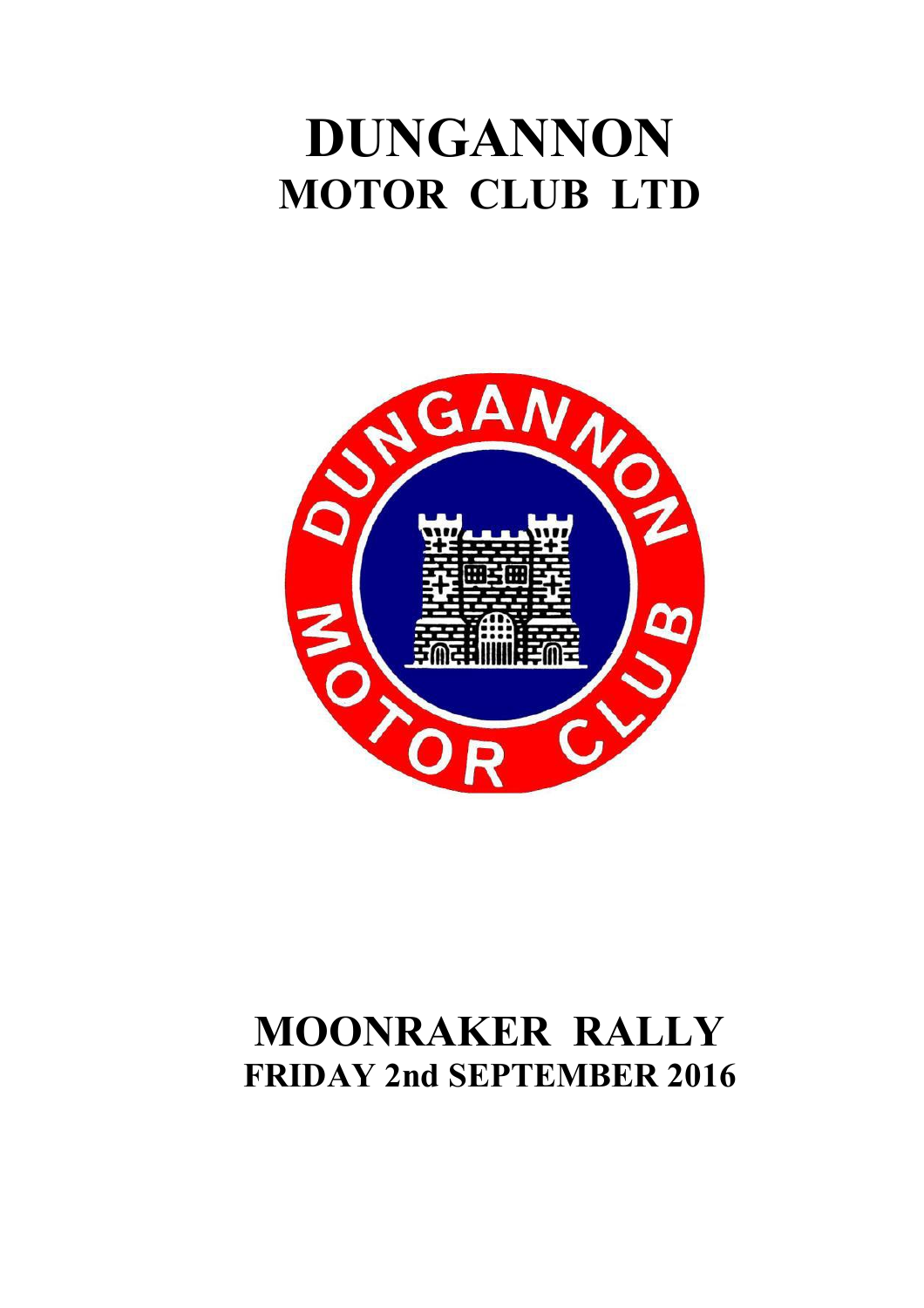### **DUNGANNON MOTOR CLUB LTD. MOONRAKER RALLY - FRIDAY 2nd SEPTEMBER 2016**

- 1. The Dungannon Motor Club Ltd., will organise a Clubman's permit Navigation Rally with special tests on Friday 2nd September 2016 at Dungannon.
- 2. The Meeting will be governed by the General Regulations of the Motor Sports Association Ltd., (incorporating the provisions of the International Sporting Code of the FISA), these Supplementary Regulations and any written instructions that the organising Club may issue for the event.
- 3. MSA Permit Number 97189 has been issued.
- 4 4. The event is open to all fully elected members of Dungannon Motor Club LTD. Membership is available at a fee of £10.
- 5. The event is not a round of any championship.
- 6. The Programme of the Meeting will be:- Scrutiny starts at 19.00 hrs. Individual times of scrutineering will be notified in the Final Instructions. Any competitor not signed on by 20.30 hrs may be excluded. First car starts the first competitive section at 21.01 hrs.
- 7. Cars will start at one-minute intervals. Map No. O.S.N.I. 1:50,000 Sheet **19** will be required. The finish will be @ Dungannon. The event will contain regularity sections on public roads , timed to an accuracy of one minute.
- 8. The event will consist of Classes as follows:- Class 1 – Experts Class 2 – Semi-experts Class 3 – Novices Class 4 – Beginners
- 9. Awards will be presented at the organisers discretion.
- 10. The entry list opens on receipt of these regulations and closes finally on **Sat 27th August 2016**. The decision to run the event or not will be taken at this time. The entry fee is £25.00. All entries must be made on the official entry form and accompanied by the appropriate fee. Club Membership is £10.00, if required.
- 11. The Secretary of the Meeting to whom all entries must be sent is: **Colin Hazelton 37a Ruskey Road, Coagh, Cookstown , BT80 0AA. Mobile 07766302445, email crthazelton@gmail.com**
- 12. The maximum entry for the meeting, including reserves, is 50, the minimum is 15. Should this minimum figure not be reached, the organisers have the right to cancel the meeting or amalgamate classes as necessary. Entries will be accepted in order of receipt. Entry fees may be refunded provided the organisers receive 3 days notice of the competitor's inability to compete.
- 13. Other Officials are: Club Stewards R Donaldson Clerk of the Course Colin Hazelton Chief Scrutineer Glenn Millar Chief Timekeeper Derek Smyth
- 14. Provisional Results will be published as soon as possible after the end of the event.
- 15. Any protest must be lodged in accordance with C 5 & Appendix 1, Section 13q. Entrants will be supplied with Route Instructions and Time Cards at the start and during the event. These documents will provide all the information necessary to enable competitors to comply with  $R14.1 - R14.1.8$ .
- 16. Competitors will be identified by Competition Numbers which will be supplied by the organisers and they must be displayed during the event. They must be removed on completing the event or retirement. All as per Regulation R6.1and R6.1.1
- 17**.** Penalties will be as printed in the appropriate section of the MSA General Regulation R13 except as modified below:-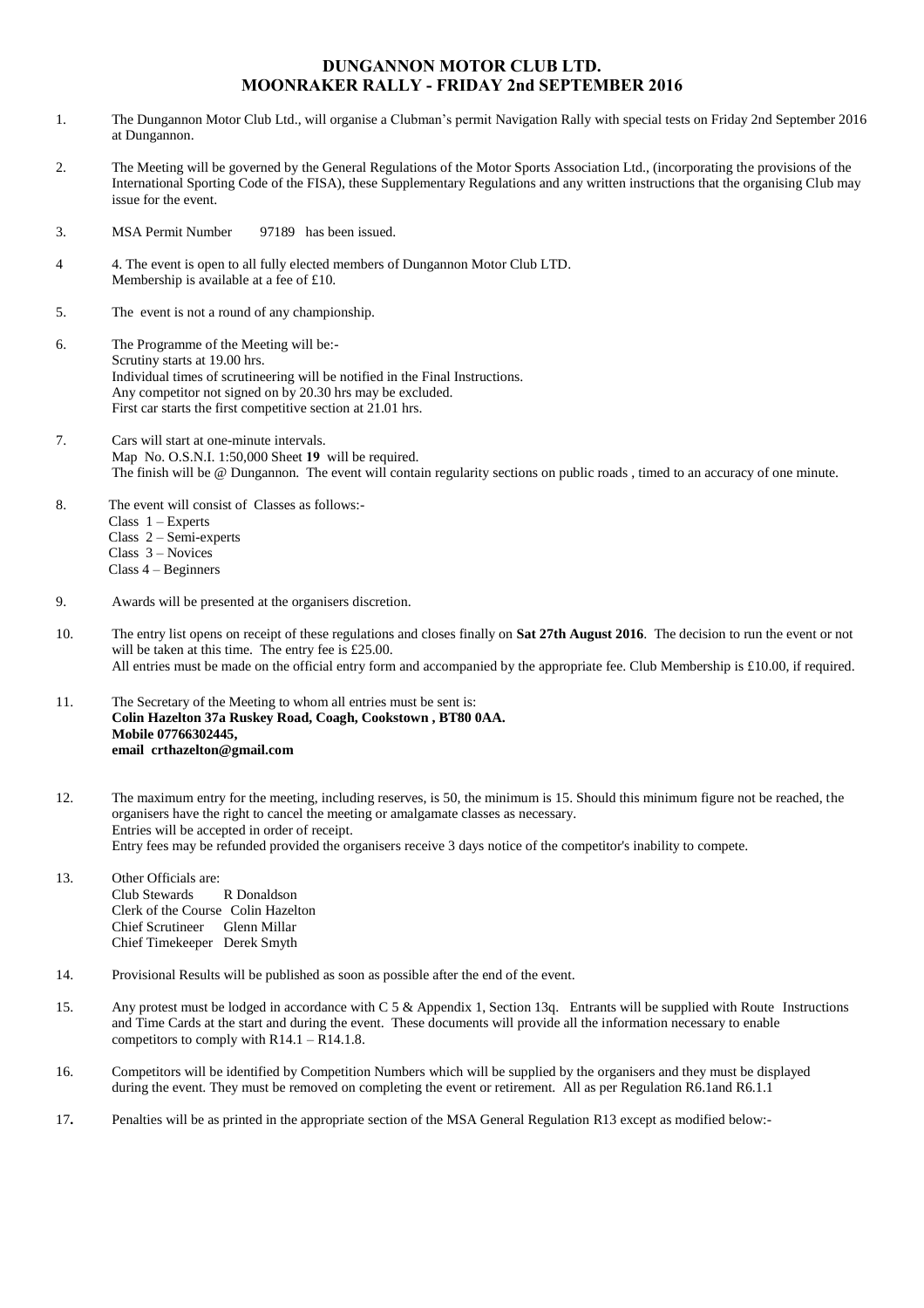#### **Navigation Sections**

Chart 13(d) Not reporting at a Passage Control or providing proof of visiting a Route Check - 30 mins

Stopping within sight of a Time Control, or Intermediate Time Control - The time at the instant of stopping will be the time recorded on the competitor's card at that Control

Timing will be to the second on some Regularity Navigation Sections and competitors will be notified in advance before the start of event which sections are timed to the minute or to the second.

| <b>Special Tests:</b><br>Special tests will be run in accordance with R10.6             |                    |
|-----------------------------------------------------------------------------------------|--------------------|
| Achieving a time on a special test which is less<br>than the bogey time                 | Bogey Time         |
| Achieving a time on a special test which is over the<br>bogey and under the Target Time | <b>Actual Time</b> |
| Achieving a time over the Target Time                                                   | Target Time        |
| Jump start                                                                              | 20 seconds         |
| Striking a cone / marker                                                                | 5 seconds          |
| Failing to stop astride a line including finish line                                    | 10 seconds         |
| Taking a wrong route / failing to compete a test                                        | Target Time        |
| Making no attempt to stop astride finish line                                           | Exclusion          |

18.All other General Regulations of the MSA will apply as written except the following which are modified:- R5.4.3 Only the first named crew member may drive.<br>R11.1 Controls will open 15 minutes before the due t Controls will open 15 minutes before the due time of the first car and close 30 minutes after the due time of the last car. The closing time may be altered should an official delay occur.

R12.1 Schedule timing will be used on the event in accordance with Regulation R12.2.2.

A clock displaying 'rally time' will be on display at the start.

- 19**.** Competitors are reminded of the following:
	- 19.1 All vehicles must comply with Regulation R16.1.7 and must be taxed and insured for the public highway. All vehicles are required to carry a warning triangle.
	- 19.2 A noise check may be carried out as part of scrutiny in accordance with Regulation R4.1. The maximum permitted noise level shall be 98dB (A) at 0.5m
	- 19.3 In accordance with Regulation R18.5, competitors will be permitted to have a maximum of four forward facing beams, in addition to side and indicator lights fitted to the competing car.
	- 19.4 In accordance with Regulation R18.6.1 competing cars are not permitted to display advertising.
	- 19.5 In accordance with Regulation R9.1.3 competitors must STOP before entering any road protected by a Stop, Halt or Give Way sign.
	- 19.6 The organiser's will establish checks for the purpose of observing maintenance of a set speed

and/or time schedule and/or route and/or failure to stop at Stop or Give Way signs.

- 19.7 Named Judges of Fact will be appointed to observe facts in accordance with R8.1. Named Driving Standards Observers may be appointed to observe facts in accordance with R8.2.2.
- 19.8 The onus is on competitors to ensure that their time card is clearly and correctly marked by all officials (R11.1.4).
- 19.9 To be classified as a finisher, a competitor must visit at least two-thirds of the manned controls on the route and report to the final control with the car entered for the event.
- 19.10 The **Damage Declaration Form** must be completed whether a finisher or not and must be forwarded to the Secretary of the Meeting within **72 hours** of the finish of the event.( R15.1.2 and R15.1.3)
- 19.11 Ties will be resolved by reference to the furthest with least penalty and then, if necessary, by cubic capacity.
- 19.12 Event average speeds will be no greater than 30 mph.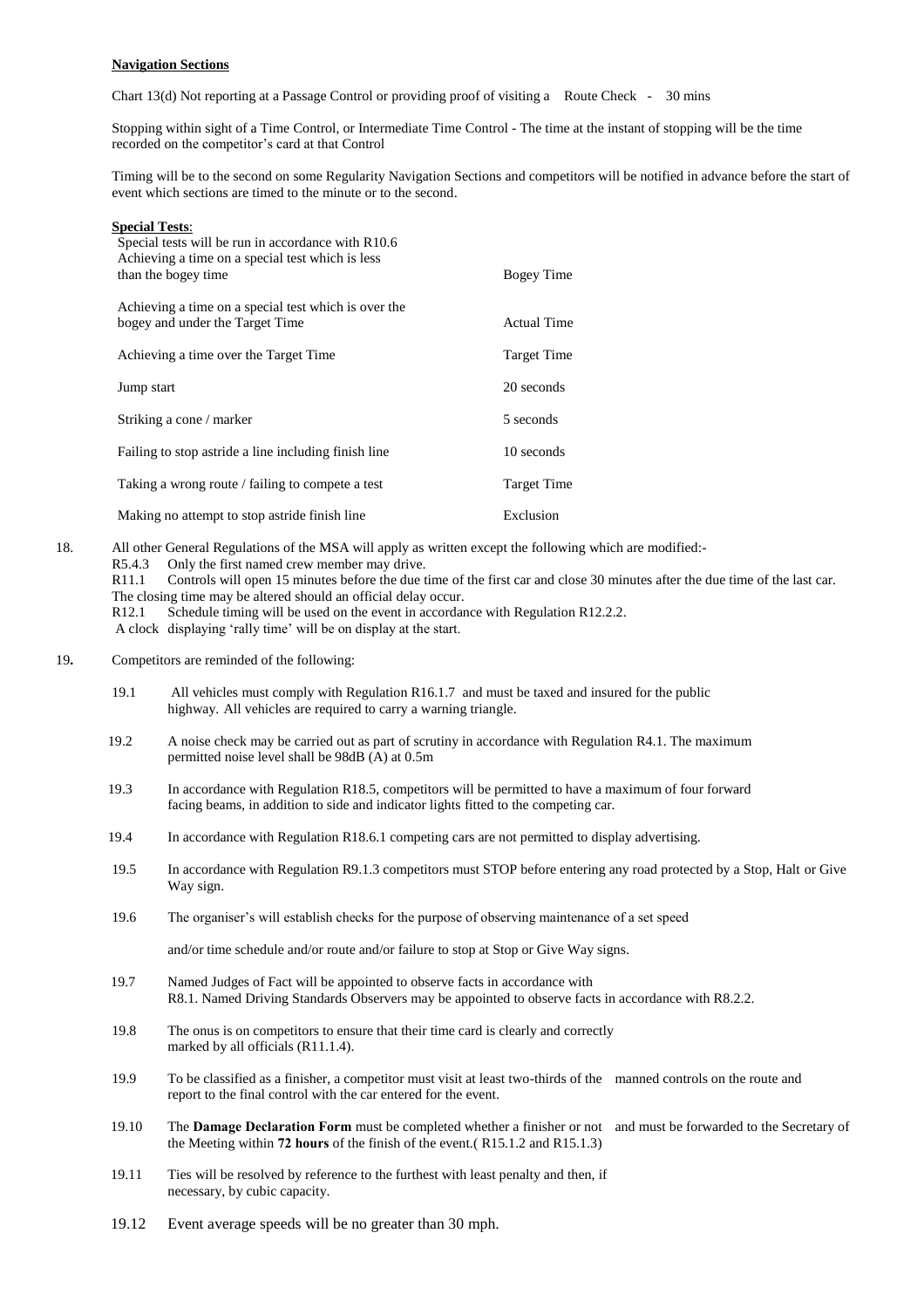19.13 NOTE: Ensure you are aware of the penalties for failure to comply with R9.1.3, R15.1.2 and R15.1.3

- **20.** Controls and Checks will be identified by DMC stickers and/or Control Boards, examples of which will be on display at the start.
- 21 Timing on special tests will be by handheld stopwatches or synchronised clocks to the nearest second. Drivers will be advised at each Test whether to "start when ready" or be counted down to a starting signal. If counted down, drivers will be advised "10 seconds .... 5,4,3,2,1,Go". Cars will start in numerical order at one minute intervals.
- **22** Insurance R5.1.2 applies. The entrant is required to supply the name and address of his insurers on the entry form. The Organisers have applied to Jelf Insurance Partnership for a Blanket Cover Note under the above scheme. This will provide competitors who need to use the scheme with the Third Party Cover necessary to meet RTA requirements on the Road Sections of the event.

The basic rate for the event before any loadings will be **£13.00.** All applicants wishing to use the scheme must be able to comply with all points of the Jelf Insurance Partnership's Declaration: -

- I do not have the Third Party Road Section extension on my current Motor Insurance.
- I am aged 20 or over.
- I have had no more than 1 fault claim in the last three years
- I have no more than maximum of 6 conviction points on my UK driving licence
- I have the appropriate competition/club membership licence as well as a UK/EU driving license and if my license is provisional I will be supervised by an adult over 25.
- I have no physical or mental disabilities
- I have no other material facts to disclose
- Anyone aged less than 20 years old will also be accepted at the same price should their co-driver be a more senior member of their family or over 25.

If you comply with all points above no Letter of Acceptance will be required. If unable to comply with any of the above points you will be required to complete the Declaration form (the form can be obtained by contacting the event secretary or Jelf Insurance Partnership) which should be forwarded either to the organisers or direct to Jelf Insurance Partnership prior to the event to allow sufficient time for a letter of acceptance to be issued.

Jelf Insurance Partnership Partnership House Priory Park East Kingston Upon Hull HU4 7DY

Tel + 44 (0) 1482 213215 Fax + 44 (0) 1482 213216 Email [info@jelfmotorsport.com](mailto:info@jelfmotorsport.com)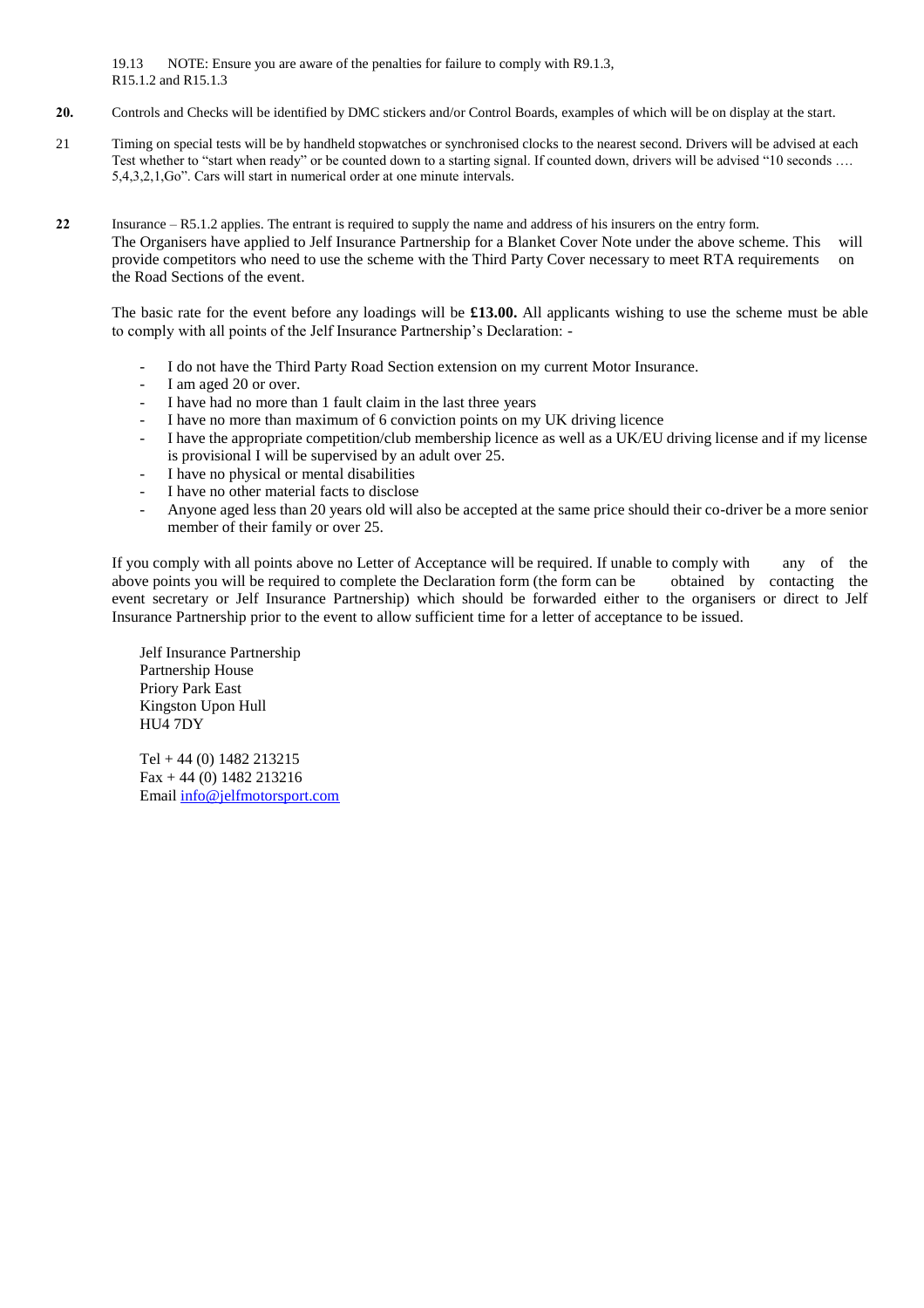

## **Dungannon Motor Club Official Entry Form**

**Please use block capitals throughout**

| Event | Date |
|-------|------|
|-------|------|

**\* Email Address / Mobile no.** must be filled in correctly as all correspondence will be via **Email / Text message**

|                       | <b>Driver</b> | <b>Navigator</b> |
|-----------------------|---------------|------------------|
| <b>First name</b>     |               |                  |
| <b>Surname</b>        |               |                  |
| <b>Address line 1</b> |               |                  |
| <b>Address line 2</b> |               |                  |
| <b>Town</b>           |               |                  |
| <b>Post Code</b>      |               |                  |
| Email address*        |               |                  |
| Mobile no*            |               |                  |

| Send all correspondence To Driver or | <b>Driver</b> | <b>Navigator</b> |
|--------------------------------------|---------------|------------------|
| navigator (please tick)              |               |                  |

### **Vehicle details**

| <b>Make</b>            | <b>Model</b>          |  |
|------------------------|-----------------------|--|
| <b>Registration No</b> | <b>Cubic capacity</b> |  |
| <b>Class entered</b>   |                       |  |

### *CAR MOBILE PHONE NUMBERS*

**Please supply the numbers of the mobile phones that will be carried in the car during the event in case we need to contact you.**

| <b>Driver</b> | <b>Navigator</b> |
|---------------|------------------|
|               |                  |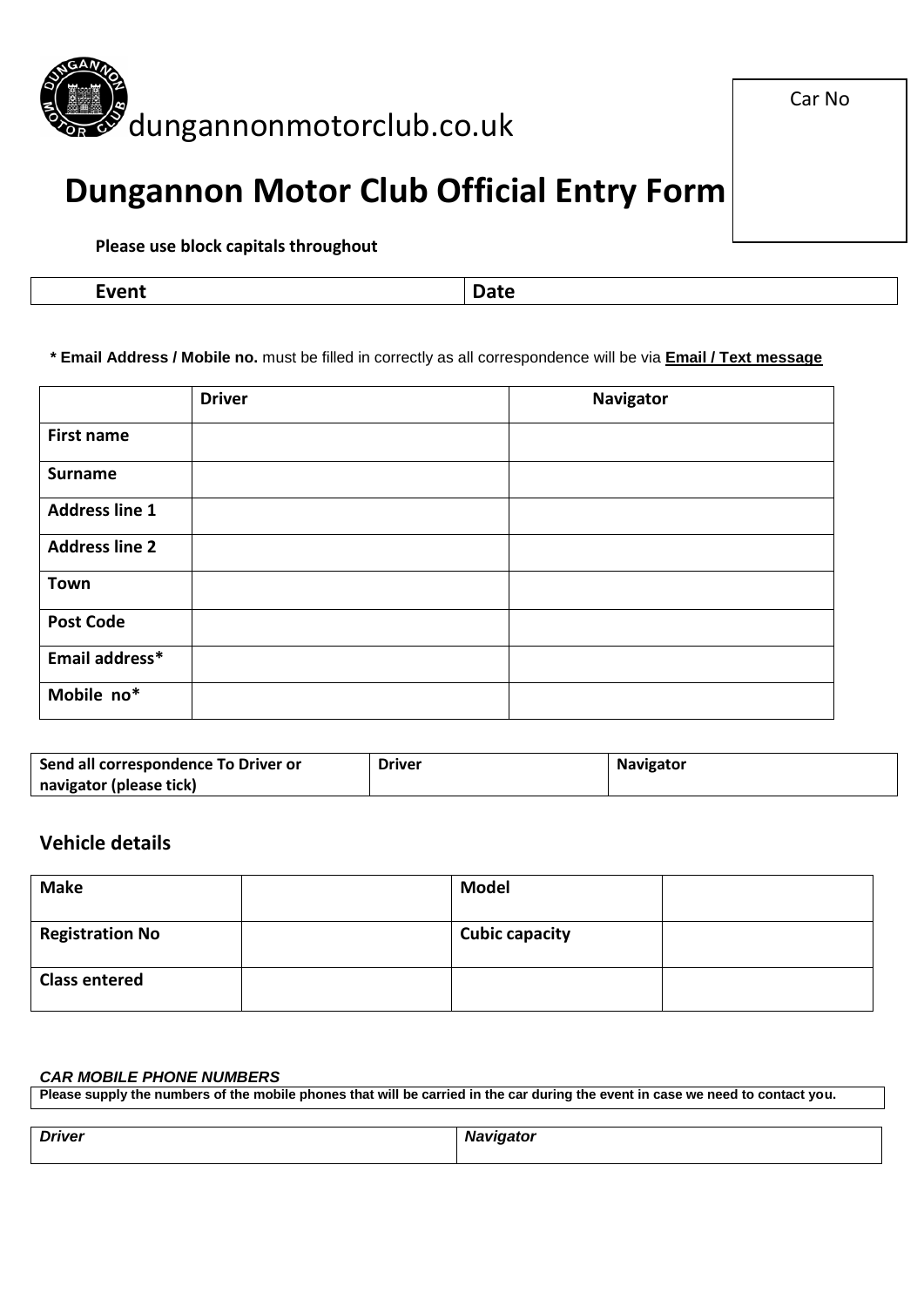### Next Of Kin information

|                                   | <b>Driver</b> | Navigator |
|-----------------------------------|---------------|-----------|
| Name of next of Kin               |               |           |
|                                   |               |           |
| Address if not same as competitor |               |           |
|                                   |               |           |
|                                   |               |           |
|                                   |               |           |
|                                   |               |           |
| Telephone number during event     |               |           |
|                                   |               |           |
|                                   |               |           |
| Relationship                      |               |           |

### *DECLARATION OF INDEMNITY*

By the very fact of signing the entry form, the entrant, as well as the crew members submit themselves to the sporting jurisdictions specified in the International Sporting Code of the FIA and accept unreservedly these regulations, the General Regulations of the Motor Sports Association (MSA).

#### **Entrants and drivers must sign the following undertaking:**

'I declare that I have been given the opportunity to read the General regulations of the Motor Sports Association and, if any, the Supplementary Regulations for this event and agree to be bound by them. I declare that I am physically and mentally fit to take part in the event and I am competent to do so. I acknowledge that I understand the nature and type of the competition and the potential risk inherent with motor sport and agree to accept that risk. Further, I understand that all persons having any connection with the promotion and/or organisation and/or conduct of the event are insured against loss or injury caused through their negligence.

I declare that the use of the vehicle hereby entered will be currently Taxed and MOT'd and covered by insurance as required by the law which is valid for such part of this event as shall take place on roads as defined by the law.

**If I am the Parent/Guardian/Guarantor of the driver** 'I understand that I shall have the right to be present during any procedure being carried out under the Supplementary Regulations issued for this event and the General Regulations of the MSA'

**As the Parent/Guardian/Guarantor:** 'I confirm I have acquainted myself with the MSA General Regulations, and agree to pay any appropriate charges and fees pursuant to those Regulations (to include any appendices thereto) and hereby agree to be bound by those Regulations and submit myself without reserve to the consequences resulting from those Regulations (and any subsequent alteration thereof). Further, I agree to pay as liquidated damages any fines imposed upon me up to the maxima set out in Part 3 Appendix 1.

**Note:** Where Parent/Guardian/Guarantor is not present there must be a representative who must produce a written and signed authorisation to so act from the Parent/Guardian/Guarantor as appropriate.

#### **I declare that the information given on this entry form is a correct statement of facts as verified by me.**

| Signature of Driver    | Age (if under 18) | Date |  |
|------------------------|-------------------|------|--|
| Signature of Navigator | Age (if under 18) | Date |  |

**If any of the above is under 18 year of age, the above signature must be countersigned by a parent or guardian.**